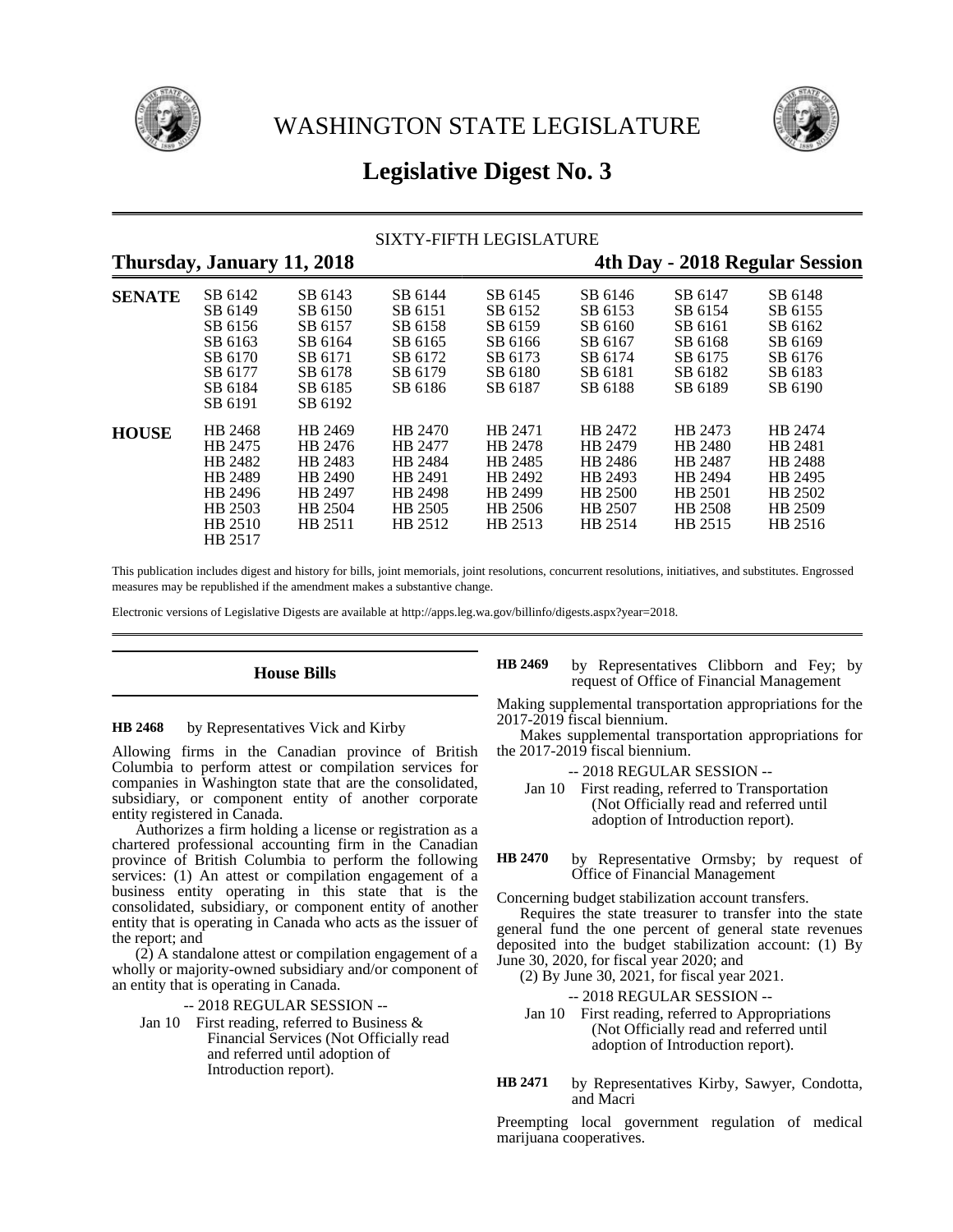Prohibits cities, towns, and counties from enacting regulations pertaining to medical marijuana cooperatives absent an express grant of authority from the state.

- -- 2018 REGULAR SESSION -- Jan 10 First reading, referred to Commerce & Gaming (Not Officially read and referred until adoption of Introduction report).
- by Representatives Vick, Blake, Sawyer, Condotta, Kloba, and Young **HB 2472**

Ensuring reasonable terms of payment are available to marijuana retailers when contracting with marijuana processors for the purchase of marijuana products.

Requires a marijuana retailer, in a contract between a marijuana processor and the retailer for the purchase and sale of marijuana products, to tender full or final payment to the processor on a date not more than fifteen calendar days after the date the marijuana products are delivered to or received by the retailer.

-- 2018 REGULAR SESSION --

Jan 10 First reading, referred to Commerce & Gaming (Not Officially read and referred until adoption of Introduction report).

by Representatives Vick, Blake, and Condotta **HB 2473**

Concerning private label marijuana.

Authorizes business arrangements through which a marijuana product is offered or sold at retail by a marijuana retailer under a private label bearing the business or trade name of the retailer, or of an entity other than the marijuana producer or processor that produced or processed the product, if: (1) The retailer offering or selling the product does not have an exclusive right to sell the product; and

(2) The product is reasonably available to any marijuana retailer.

-- 2018 REGULAR SESSION --

- Jan 10 First reading, referred to Commerce & Gaming (Not Officially read and referred until adoption of Introduction report).
- by Representatives Condotta, Sawyer, and Kloba **HB 2474**

Modifying marijuana product labeling requirements.

States that the label on a marijuana product container sold at retail: (1) Must include the business or trade name and state unified business identifier number of the marijuana producer and processor that produced and processed the marijuana; and

(2) Is not required to include that information on the marijuana retailer selling the marijuana product.

-- 2018 REGULAR SESSION --

Jan 10 First reading, referred to Commerce & Gaming (Not Officially read and referred until adoption of Introduction report).

by Representative Ryu **HB 2475**

Concerning the tolling of construction defect claims. Modifies provisions regarding construction defect claims.

-- 2018 REGULAR SESSION --

Jan 10 First reading, referred to Judiciary (Not Officially read and referred until adoption of Introduction report).

by Representatives Fey and Harmsworth **HB 2476**

Clarifying the collection process for existing vehicle service transactions.

Clarifies the department of licensing's collection process for existing vehicle service transactions.

- -- 2018 REGULAR SESSION --
- Jan 10 First reading, referred to Transportation (Not Officially read and referred until adoption of Introduction report).

### by Representatives McDonald and Smith **HB 2477**

Concerning nonconsensual capture of private, personal, and familial activities by trespassers.

Addresses the liability of a person for physical invasion of privacy when he or she knowingly enters the land or airspace above the land of another person without permission or commits a trespass for capturing visual images or physical impressions of the person engaging in a private, personal, or familial activity.

-- 2018 REGULAR SESSION --

Jan 10 First reading, referred to Judiciary (Not Officially read and referred until adoption of Introduction report).

by Representatives Irwin, Dolan, Stokesbary, and Gregerson **HB 2478**

Modifying write-in voting provisions.

Modifies voting provisions regarding write-in votes, candidates, and candidacies.

-- 2018 REGULAR SESSION --

- Jan 10 First reading, referred to State Government, Elections & Information Technology (Not Officially read and referred until adoption of Introduction report).
- by Representatives Appleton, Ryu, McBride, and Tharinger **HB 2479**

Concerning Washington's property assessment appeal procedures.

Changes timelines for certain property assessment appeal procedures.

-- 2018 REGULAR SESSION --

Jan 10 First reading, referred to Local Government (Not Officially read and referred until adoption of Introduction report).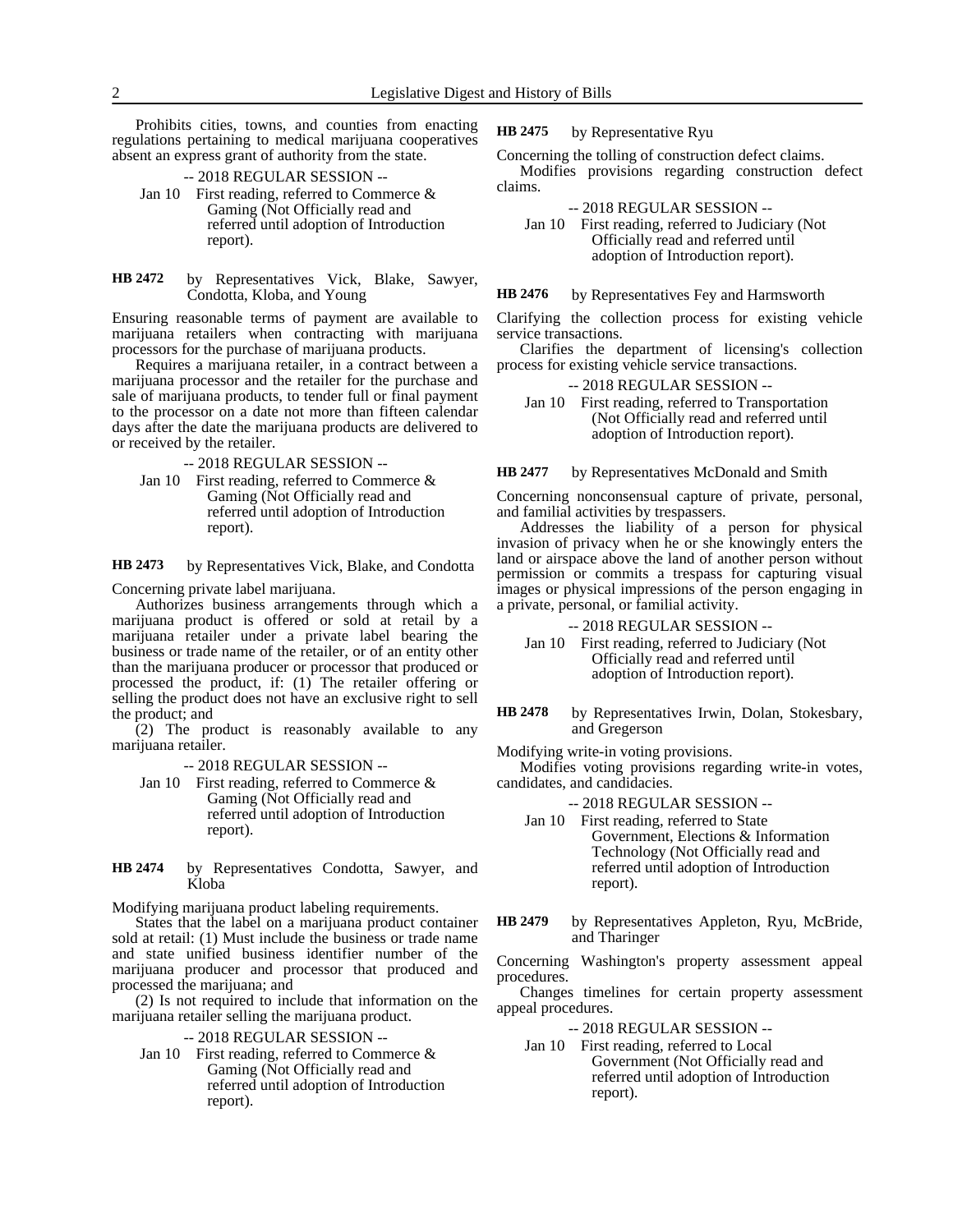by Representatives McBride, Gregerson, Hayes, Eslick, Stanford, Doglio, and **HB 2480**

Tharinger

Providing local governments with options to preserve affordable housing in single-family neighborhoods.

Gives communities a local option to preserve and increase healthy, high-quality affordable rental housing opportunities for low-income households.

Ensures that housing opportunities are affordable to renters at below-market rent levels with consideration of community needs, market rental costs, and income levels of renters.

Provides an exemption from ad valorem property taxation, for six years, to provide incentives to property owners to preserve affordable housing units for lowincome households.

-- 2018 REGULAR SESSION --

Jan 10 First reading, referred to Community Development, Housing & Tribal Affairs (Not Officially read and referred until adoption of Introduction report).

by Representatives Graves, Jinkins, Wylie, Holy, and Santos **HB 2481**

Changing driving a motor vehicle with a suspended or revoked driver's license provisions.

Modifies provisions with regard to driving a motor vehicle with a suspended or revoked driver's license.

-- 2018 REGULAR SESSION --

- Jan 10 First reading, referred to Public Safety (Not Officially read and referred until adoption of Introduction report).
- by Representatives Macri, Jinkins, Doglio, and Robinson **HB 2482**

Concerning limitations on health care provider services imposed by health care entities.

Addresses what a health care entity may or may not do with regard to prohibiting or limiting a health care provider's practice.

-- 2018 REGULAR SESSION --

Jan 10 First reading, referred to Health Care & Wellness (Not Officially read and referred until adoption of Introduction report).

by Representatives Klippert, Kraft, and Haler **HB 2483**

Siting of marijuana businesses in relation to areas or facilities frequented by children.

Includes preschools and school bus stops in the buffer distance requirements of state-licensed marijuana businesses.

-- 2018 REGULAR SESSION --

Jan 10 First reading, referred to Commerce & Gaming (Not Officially read and referred until adoption of Introduction report).

by Representatives Klippert and Haler **HB 2484**

Authorizing local governments to prohibit marijuana licensees within their jurisdictions.

Allows the legislative authority of a city, town, or county to enact an ordinance prohibiting the siting and operation, within its jurisdictional boundaries, of a marijuana producer, processor, or retailer licensed under the uniform controlled substances act.

-- 2018 REGULAR SESSION --

Jan 10 First reading, referred to Commerce & Gaming (Not Officially read and referred until adoption of Introduction report).

by Representatives Orwall, Dent, Blake, Buys, and Wylie **HB 2485**

Encouraging low-water landscaping practices as a drought alleviation tool.

Prohibits homeowner association and condominium association restrictions that limit private property owners' ability to install drought resistant landscaping or wildfire ignition resistant landscaping.

Ensures that state-funded buildings achieve the highest landscaping water efficient benchmarks.

Requires major facility projects to be designed and constructed to receive credits made available for water efficient landscaping under the United States green building council rating system, international green construction code, other nationally recognized consensus standard, or the state sustainable school design protocol.

-- 2018 REGULAR SESSION --

Jan 10 First reading, referred to Agriculture & Natural Resources (Not Officially read and referred until adoption of Introduction report).

by Representative Graves; by request of Uniform Law Commission **HB 2486**

Enacting the revised uniform unclaimed property act.

Repeals chapter 63.29 RCW (the uniform unclaimed property act) and establishes a revised uniform unclaimed property act.

-- 2018 REGULAR SESSION --

Jan 10 First reading, referred to Finance (Not Officially read and referred until adoption of Introduction report).

by Representatives Dye, Orwall, McCabe, Jenkin, Klippert, Stambaugh, Holy, Kraft, Muri, and Johnson **HB 2487**

Increasing the public disclosure of registered sex offenders.

Increases the public disclosure of registered sex offenders.

-- 2018 REGULAR SESSION --

Jan 10 First reading, referred to Public Safety (Not Officially read and referred until adoption of Introduction report).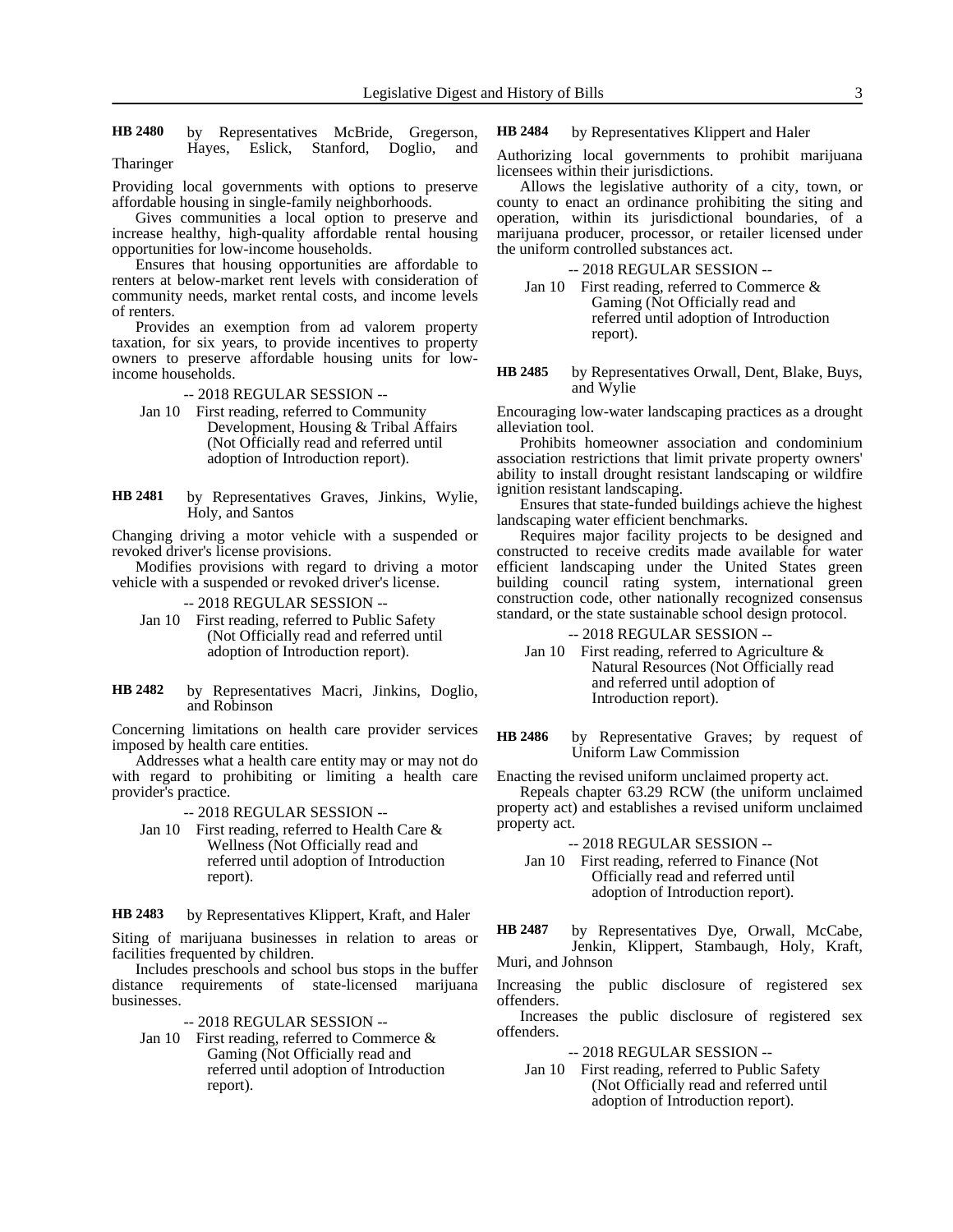by Representatives Sullivan, Kagi, Pollet, Doglio, and Santos **HB 2488**

Clarifying the use of the Puget Sound taxpayer accountability account to include facilities to improve educational outcomes in early learning, K-12, and higher education.

Clarifies that a county may use distributions from the Puget Sound taxpayer accountability account for either educational services or facilities, or both, to improve educational outcomes in early learning, K-12, and higher education.

-- 2018 REGULAR SESSION --

Jan 10 First reading, referred to Appropriations (Not Officially read and referred until adoption of Introduction report).

by Representatives Cody, Rodne, Harris, Caldier, Macri, Robinson, Jinkins, Muri, Kagi, **HB 2489**

McBride, Wylie, Peterson, Slatter, Hayes, Sawyer, Pollet, Doglio, Kloba, Tharinger, Ormsby, Johnson, and Kilduff; by request of Governor Inslee

Concerning opioid use disorder treatment, prevention, and related services.

Declares that opioid use disorder is a public health crisis.

Requires state agencies to: (1) Increase access to evidence-based opioid use disorder treatment services;

(2) Promote coordination of services within the substance use disorder treatment and recovery support system;

(3) Strengthen partnerships between opioid use disorder treatment providers and their allied community partners;

(4) Expand the use of the state prescription drug monitoring program; and

(5) Support comprehensive school and communitybased substance use prevention services.

Requires that agencies administer state purchased health care programs to: (1) Coordinate activities to implement this act and the state interagency opioid working plan;

(2) Explore opportunities to address the opioid epidemic; and

(3) Provide status updates as directed by the joint legislative executive committee on health care oversight to promote legislative and executive coordination.

Changes the name of the community mental health services act to the community behavioral health services act.

-- 2018 REGULAR SESSION --

Jan 10 First reading, referred to Health Care & Wellness (Not Officially read and referred until adoption of Introduction report).

by Representatives Santos, Harris, Muri, Wylie, and Johnson; by request of Superintendent of Public Instruction **HB 2490**

Addressing the terms under which tribal schools may participate in the state retirement systems as part of a state-tribal education compact.

Requires certain information to be included in the state-tribal education compact if a tribal school chooses to participate in the teachers' retirement system and/or the school employees' retirement system.

Requires the department of retirement systems to make reasonable efforts to seek guidance from the federal internal revenue service, if available, to ensure that this act does not jeopardize qualification of the state retirement plans under section 401(a) of the internal revenue code.

-- 2018 REGULAR SESSION --

Jan 10 First reading, referred to Appropriations (Not Officially read and referred until adoption of Introduction report).

by Representatives Santos, Harris, and Muri; by request of Superintendent of Public Instruction **HB 2491**

Removing concurrent enrollment requirement of algebra II for AP computer science courses to be counted as equivalent to high school mathematics.

Removes concurrent enrollment requirement of algebra II for AP computer science courses to be counted as equivalent to high school mathematics.

|          | -- 2018 REGULAR SESSION --                 |
|----------|--------------------------------------------|
| Jan $10$ | First reading, referred to Education (Not) |
|          | Officially read and referred until         |
|          | adoption of Introduction report).          |

by Representatives Santos, Harris, Muri, Wylie, and Johnson; by request of Superintendent of Public Instruction **HB 2492**

Modifying definitions for alternative learning experience courses.

Revises the definitions of "remote course" and "sitebased course" for purposes of written student learning plans and alternative learning experience courses.

-- 2018 REGULAR SESSION --

Jan 10 First reading, referred to Education (Not Officially read and referred until adoption of Introduction report).

by Representatives Santos, Harris, and Muri; by request of Superintendent of Public **HB 2493**

Instruction

Modifying provisions on second grade reading assessments.

Addresses second grade reading assessments.

-- 2018 REGULAR SESSION --

Jan 10 First reading, referred to Education (Not Officially read and referred until adoption of Introduction report).

by Representatives Santos, Harris, Muri, Kagi, **HB 2494**

Fey, Wylie, Pollet, Tharinger, Ormsby, and Johnson; by request of Superintendent of Public Instruction

Expanding statewide career and technical education course equivalency options.

Expands equivalency options for statewide career and technical education courses.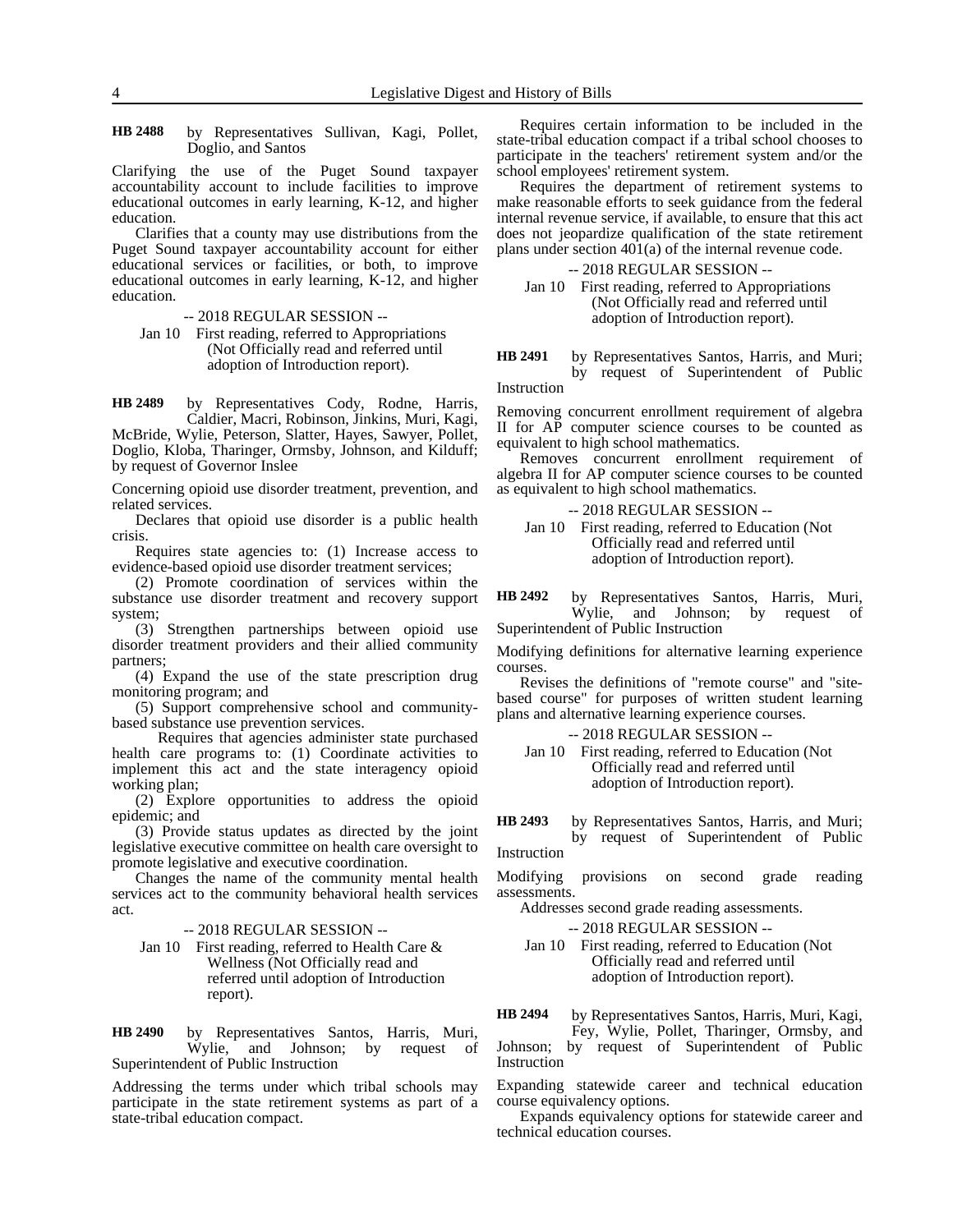-- 2018 REGULAR SESSION --

Jan 10 First reading, referred to Education (Not Officially read and referred until adoption of Introduction report).

by Representatives Santos, Harris, Muri, and Slatter; by request of Superintendent of Public Instruction **HB 2495**

Updating application requirements for the academic acceleration incentive program.

Addresses eligibility for advanced courses in mathematics, science, or computer science and equitable access to dual credit opportunities.

- -- 2018 REGULAR SESSION --
- Jan 10 First reading, referred to Education (Not Officially read and referred until adoption of Introduction report).

by Representatives Santos, Harris, Senn, Kagi, Wylie, Slatter, and Pollet; by request of Superintendent of Public Instruction **HB 2496**

Strengthening school district plans for recognition, screening, and response to emotional or behavioral distress in students.

Requires the office of the superintendent of public instruction to develop and make available an online onehour training module for school staff on recognition, screening, and response to emotional or behavioral distress in students.

States that the online suicide prevention training module for school staff does not replace the training requirement for school counselors, psychologists, social workers, and nurses to complete an approved three-hour suicide prevention training.

Authorizes school staff to complete the three-hour suicide prevention training in lieu of the one-hour online suicide prevention training.

Requires each educational service district to identify a regional mental health coordinator.

-- 2018 REGULAR SESSION --

- Jan 10 First reading, referred to Education (Not Officially read and referred until adoption of Introduction report).
- by Representatives Pellicciotti, Appleton, Orwall, Gregerson, and Fitzgibbon **HB 2497**

Concerning aircraft noise abatement.

Prohibits the port district from undertaking any of the programs prescribed in chapter 53.54 RCW (aircraft noise abatement) in an area which is: (1) More than twelve miles beyond the paved end of a runway;

(2) More than two miles from the centerline of a runway or from an imaginary runway centerline extending twelve miles from the paved end of the runway; or

(3) Outside of the area contained by a parabola where the parabola is located at the terminal end of each runway and whose shape and outer limits are denoted at a point two miles away from the vertex along an x-axis, and at a point twelve miles away from the vertex along a y-axis.

-- 2018 REGULAR SESSION --

Jan 10 First reading, referred to Local Government (Not Officially read and referred until adoption of Introduction report).

### by Representatives Caldier, Kilduff, Muri, Cody, Young, Smith, McBride, Hayes, and **HB 2498**

Johnson

Facilitating the credentialing process for military spouses and state registered domestic partners of military persons.

Prohibits the secretary of the department of health from adopting standards that require applicants who are military spouses or state registered domestic partners of military persons to, as a prior condition of certification, receive the recommendation of an approved medical program director and obtain active membership with an emergency medical services agency, when establishing standards for the reciprocal certification of physician's trained advanced emergency medical technicians and paramedics who are licensed in another state or accredited by a national accrediting organization approved by the department of health.

Requires the department of health to grant a limited certification to the technician or paramedic who is a spouse or domestic partner of a military person and is licensed in another state or is accredited by an accrediting organization approved by the department which has a more limited scope of authorized services than this state.

- -- 2018 REGULAR SESSION --
- Jan 10 First reading, referred to Health Care & Wellness (Not Officially read and referred until adoption of Introduction report).
- by Representatives Caldier, Gregerson, Pike, and Young **HB 2499**

Exempting seeds and plants used to grow food from retail sales and use tax.

Provides a sales and use tax exemption for seeds and plants used to grow food and food ingredients.

-- 2018 REGULAR SESSION --

Jan 10 First reading, referred to Finance (Not Officially read and referred until adoption of Introduction report).

by Representatives Caldier, Jinkins, Manweller, Cody, Senn, Muri, and Kloba **HB 2500**

Concerning salaries of nonprofit health carriers.

Requires a health carrier, that is a nonprofit organization and has a paid board of directors, to convene a panel of enrollees who will: (1) Set the compensation and benefit levels of the carrier's board of directors; and

(2) Approve the compensation and benefit levels of the carrier's employees with the top five highest levels of compensation and benefits.

### -- 2018 REGULAR SESSION --

Jan 10 First reading, referred to Health Care & Wellness (Not Officially read and referred until adoption of Introduction report).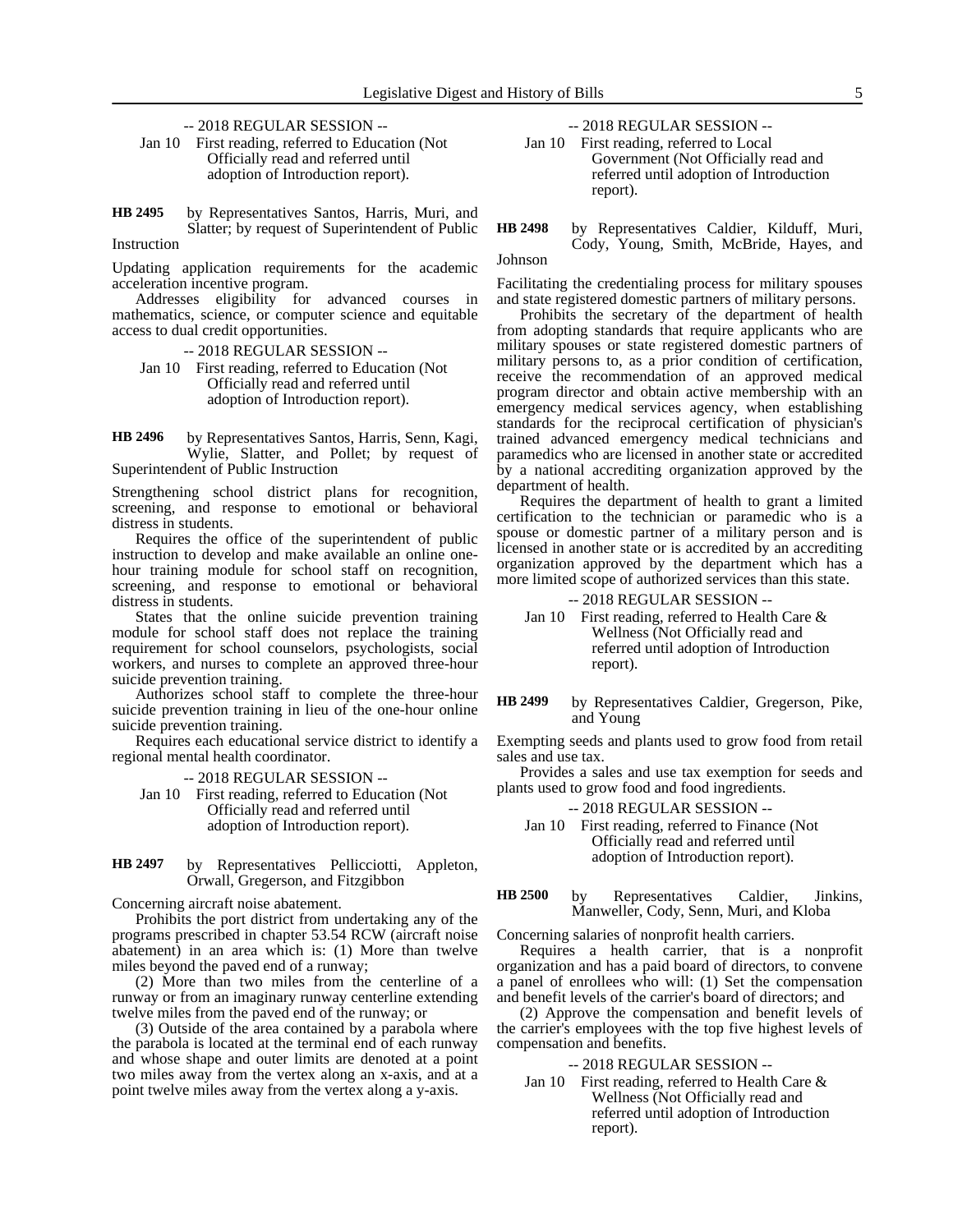by Representatives Caldier, Slatter, Cody, Harris, Jinkins, Eslick, and Tharinger **HB 2501**

Facilitating access to the prescription monitoring program.

Requires the department of health to: (1) By January 1, 2020, require that the prescription monitoring program database be compatible with all federally certified electronic health record technologies; and

(2) Provide technical assistance to health care providers and health facilities attempting to access the program.

-- 2018 REGULAR SESSION --

Jan 10 First reading, referred to Health Care & Wellness (Not Officially read and referred until adoption of Introduction report).

by Representatives Caldier, Cody, Manweller, DeBolt, Jinkins, and Muri **HB 2502**

Regulating explanation of benefits forms for stand-alone dental plans.

Requires a health carrier offering a dental only plan to annually submit to the insurance commissioner the explanation of benefits form the carrier plans to use for the dental only plan for the subsequent plan year.

- -- 2018 REGULAR SESSION -- Jan 10 First reading, referred to Health Care & Wellness (Not Officially read and referred until adoption of Introduction report).
- by Representatives Vick, Wylie, Pike, Harris, Steele, and Stonier **HB 2503**

Concerning zoning regulations relating to accessory dwelling units.

Authorizes a local government to allow the development and placement of accessory apartments within or outside urban growth areas.

-- 2018 REGULAR SESSION --

- Jan 10 First reading, referred to Community Development, Housing & Tribal Affairs (Not Officially read and referred until adoption of Introduction report).
- by Representatives Hansen, Wylie, Slatter, Kloba, and Goodman **HB 2504**

Concerning funding for the opportunity scholarship program.

Ensures the predictable treatment of the opportunity scholarship program in the budget process by clarifying the calculation process of the state match.

Requires the state match to be based on donations and pledges received as of the date each official state caseload forecast is submitted by the caseload forecast council to the legislative fiscal committees.

-- 2018 REGULAR SESSION --

Jan 10 First reading, referred to Appropriations (Not Officially read and referred until adoption of Introduction report).

by Representatives Blake, Orcutt, Walsh, Chapman, Dent, Stanford, Muri, Hayes, Eslick, Shea, Tharinger, and Young; by request of Department of Fish and Wildlife **HB 2505**

Increasing participation in recreational fishing and hunting.

Increases participation in recreational fishing and hunting.

-- 2018 REGULAR SESSION --

Jan 10 First reading, referred to Agriculture & Natural Resources (Not Officially read and referred until adoption of Introduction report).

by Representatives Sawyer, Kilduff, Ormsby, and Appleton **HB 2506**

Concerning liability for exemplary damages.

States that a person may be liable, in a tort action for damages, for exemplary damages arising out of his or her willful or wanton misconduct.

- -- 2018 REGULAR SESSION --
- Jan 10 First reading, referred to Judiciary (Not Officially read and referred until adoption of Introduction report).

by Representatives Appleton and Griffey **HB 2507**

Concerning employee recognition awards.

Authorizes the board of county commissioners to recognize employees for accomplishments including outstanding achievements, safety performance, longevity, public service, or service as employee suggestion evaluators and implementers.

Prohibits the awards from exceeding two hundred dollars in value per award.

-- 2018 REGULAR SESSION --

Jan 10 First reading, referred to Local Government (Not Officially read and referred until adoption of Introduction report).

by Representatives Goodman and Griffey **HB 2508**

Repealing an expiration date that affects state fire service mobilization.

Repeals the July 1, 2019, expiration date in chapter 181, Laws of 2015, relating to state fire service mobilization.

-- 2018 REGULAR SESSION --

Jan 10 First reading, referred to Public Safety (Not Officially read and referred until adoption of Introduction report).

by Representatives Hayes, Smith, and Johnson **HB 2509**

Concerning mandatory reporting of child abuse and neglect.

States that a person who: (1) Obstructs the duty of a mandatory reporter to make a report is guilty of a gross misdemeanor; and

(2) Is a mandatory reporter and fails to make, or fails to cause to be made, the report, due to negligence, is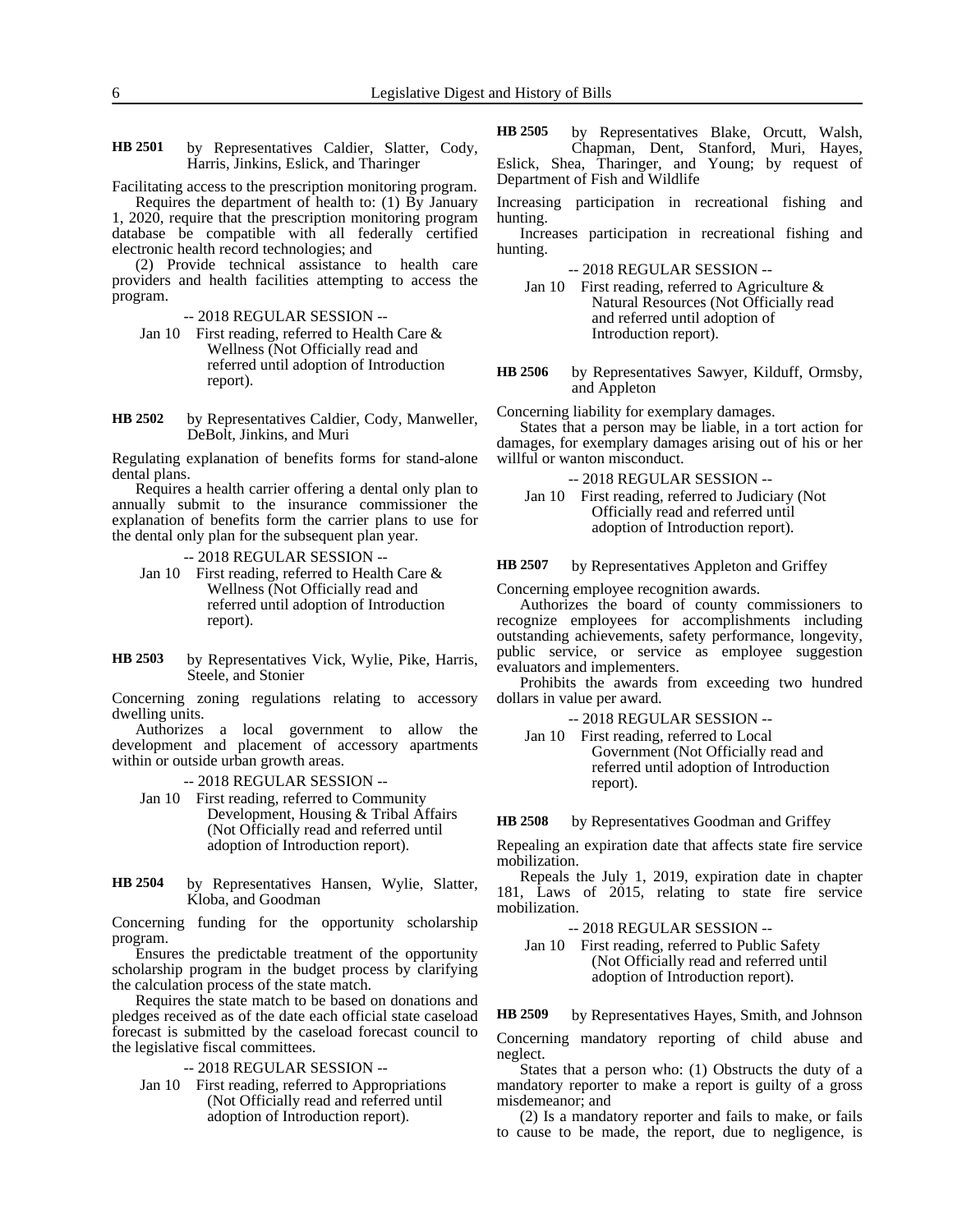guilty of an infraction which shall be served by a notice of infraction by law enforcement officers or prosecuting attorneys with a monetary penalty of two hundred fifty dollars.

Requires state contracts with youth-serving organizations to include a requirement that youth-serving organizations provide a signed acknowledgment of the organization's compliance with the mandatory reporter posting law.

### -- 2018 REGULAR SESSION --

Jan 10 First reading, referred to Early Learning & Human Services (Not Officially read and referred until adoption of Introduction report).

by Representatives Morris, Hudgins, and Santos **HB 2510**

Concerning net metering.

Modifies provisions relating to the net metering of electricity.

Authorizes the department of commerce and the Washington State University extension energy program to coordinate to provide technical assistance to small utilities for the purpose of implementing chapter 80.60 RCW (net metering of electricity).

-- 2018 REGULAR SESSION --

Jan 10 First reading, referred to Technology & Economic Development (Not Officially read and referred until adoption of Introduction report).

by Representatives Manweller, Fitzgibbon, Muri, Fey, Hayes, Valdez, and Kloba; by request of Select Committee on Pension Policy **HB 2511**

Providing a benefit increase to certain retirees of the public employees' retirement system plan 1 and the teachers' retirement system plan 1.

Requires the beneficiaries who are receiving a monthly benefit from the teachers' retirement system plan 1 or the public employees' retirement system plan 1 to receive an increase to their monthly benefit of three percent multiplied by the beneficiaries' monthly benefit, not to exceed sixty-two dollars and fifty cents.

# -- 2018 REGULAR SESSION --

Jan 10 First reading, referred to Appropriations (Not Officially read and referred until adoption of Introduction report).

by Representatives Kagi, Dent, Senn, McCaslin, Muri, and McBride; by request of Department of Children, Youth, and Families **HB 2512**

Making technical changes regarding the department of children, youth, and families.

Makes technical changes that relate to the department of children, youth, and families.

-- 2018 REGULAR SESSION --

Jan 10 First reading, referred to Early Learning & Human Services (Not Officially read and referred until adoption of Introduction report).

by Representatives Orwall, Holy, Kilduff, Pellicciotti, Ortiz-Self, Senn, Stambaugh, Gregerson, Reeves, Muri, McBride, Wylie, Peterson, Stanford, Pollet, Doglio, and Johnson **HB 2513**

Concerning suicide prevention and behavioral health in higher education, with enhanced services to student veterans.

Requires the department of health to: (1) In collaboration with the student achievement council, develop a statewide resource for behavioral health and suicide prevention for the state's postsecondary institutions;

(2) Convene and consult with a work group that consists of representatives from stakeholder groups; and

(3) Contract with an entity that has suicide prevention expertise.

Creates the suicide prevention in higher education grant program to provide funding to postsecondary institutions for the institutions to create partnerships with health care entities to provide mental health, behavioral health, and suicide prevention to students in their institutions.

Requires the student achievement council to administer the grant program in collaboration with the work group convened by the department.

Requires postsecondary institutions to submit a report to the department of health for establishing a baseline for behavioral health concerns and responses at the institutions of higher education.

-- 2018 REGULAR SESSION --

Jan 10 First reading, referred to Higher Education (Not Officially read and referred until adoption of Introduction report).

by Representatives Kilduff, Muri, Sawyer, Frame, Jinkins, Gregerson, Valdez, Lovick, Stanford, Pollet, Santos, and Stonier **HB 2514**

Regarding discriminatory provisions found in written instruments related to real property.

Addresses declaratory judgment action to strike discriminatory provision of a real property contract and removal of discriminatory provisions in governing documents.

-- 2018 REGULAR SESSION --

Jan 10 First reading, referred to Judiciary (Not Officially read and referred until adoption of Introduction report).

by Representatives Tharinger, Schmick, Cody, Johnson, Jinkins, Harris, Robinson, Wylie, Pollet, and Ormsby **HB 2515**

Updating the medicaid payment methodology for contracted assisted living, adult residential care, and enhanced adult residential care.

Requires the department of social and health services, beginning July 1, 2019, to adopt a data-driven medicaid payment methodology for contracted assisted living, adult residential care, and enhanced adult residential care; and beginning July 1, 2019, payments for these contracts must be based on the new methodology.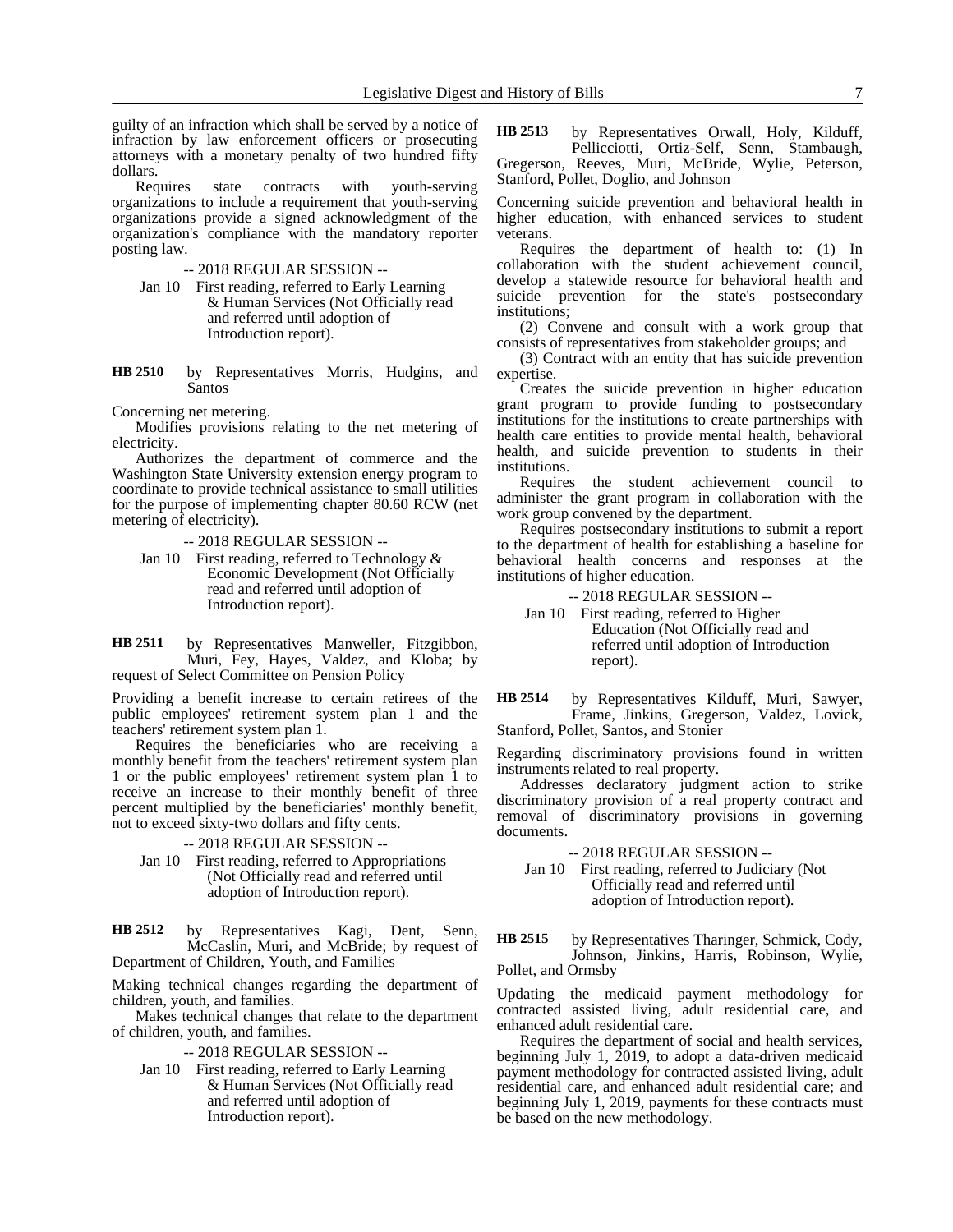-- 2018 REGULAR SESSION --

Jan 10 First reading, referred to Appropriations (Not Officially read and referred until adoption of Introduction report).

by Representatives Cody, Harris, Jinkins, Robinson, Tharinger, Caldier, and Macri **HB 2516**

Updating health benefit exchange statutes.

Modernizes state health benefit exchange statutes by: (1) Aligning statutes with current practice; and

(2) Clarifying changes to the state health benefit exchange enabling statute.

-- 2018 REGULAR SESSION --

- Jan 10 First reading, referred to Health Care & Wellness (Not Officially read and referred until adoption of Introduction report).
- by Representatives Stonier, Vick, Kirby, and **Jenkin HB 2517**

Concerning penalties for alcohol manufacturers who have committed violations as part of its ancillary activities.

Requires the state liquor and cannabis board to adopt, by rule, a schedule of penalties for a licensed alcohol manufacturer who has committed a violation as part of the licensee's ancillary activities.

-- 2018 REGULAR SESSION --

Jan 10 First reading, referred to Commerce & Gaming (Not Officially read and referred until adoption of Introduction report).

### **Senate Bills**

### by Senators Liias and Walsh **SB 6142**

Revising the authority of commissioners of courts of limited jurisdiction.

Gives a court commissioner the same power, authority, and jurisdiction in criminal and civil matters as the appointing judges possess.

Allows court commissioners of courts of limited jurisdiction to solemnize marriages.

-- 2018 REGULAR SESSION --

Jan 9 First reading, referred to Law & Justice.

#### by Senator Takko **SB 6143**

Concerning unit priced contracting by cities.

Authorizes a first-class city, second-class city, or town to procure public works with a unit priced contract for the purpose of completing anticipated types of work based on hourly rates or unit pricing for one or more categories of work or trades.

-- 2018 REGULAR SESSION --

- Jan 9 First reading, referred to Local Government.
- Jan 16 Scheduled for public hearing in the Senate Committee on Local

Government at 1:30 PM. (Subject to change)

by Senators Wellman, Nelson, Liias, Keiser, Hunt, Saldaña, and Kuderer **SB 6144**

Reducing state assessment requirements to only those required for federal purposes in order to facilitate removal of inequitable barriers to students.

Declares an intent to create a balanced education system by: (1) Eliminating nonfederally required tests; and

(2) Removing the statewide assessments as a high school graduation requirement.

- -- 2018 REGULAR SESSION --
- Jan 9 First reading, referred to Early Learning & K-12 Education.
- Jan 15 Scheduled for public hearing in the Senate Committee on Early Learning & K-12 Education at 1:30 PM. (Subject to change)
- by Senators Saldaña, Keiser, Dhingra, and Kuderer **SB 6145**

Addressing civil service qualifications.

Directs the criminal justice training commission to require county, city, and state law enforcement agencies, that make a conditional offer of employment to an applicant as a fully commissioned peace officer or a reserve officer, to administer a background investigation that includes verification of immigrant or citizenship status as either a citizen of the United States or a lawful permanent resident.

Authorizes an application for a position with a law enforcement agency to be rejected if the agency deems that it does not have the resources to conduct the background investigation required by the criminal justice training commission.

-- 2018 REGULAR SESSION --

Jan 9 First reading, referred to Law & Justice.

by Senators Saldaña, Pedersen, Keiser, Carlyle, Frockt, Hunt, Wellman, and Kuderer **SB 6146**

Relating to local government authority to regulate firearms.

Addresses the regulation of firearms by local governments.

-- 2018 REGULAR SESSION --

- Jan 9 First reading, referred to Law & Justice.
- Jan 15 Scheduled for public hearing in the

Senate Committee on Law & Justice at 10:00 AM. (Subject to change)

by Senators Rivers, Cleveland, Walsh, Kuderer, Nelson, Carlyle, Angel, Hasegawa, and Keiser **SB 6147**

Concerning prescription drug insurance continuity of care.

Implements a cost-effective requirement that ensures patients can rely on the prescription formulary they enter into with their insurance carrier through the entirety of the plan year.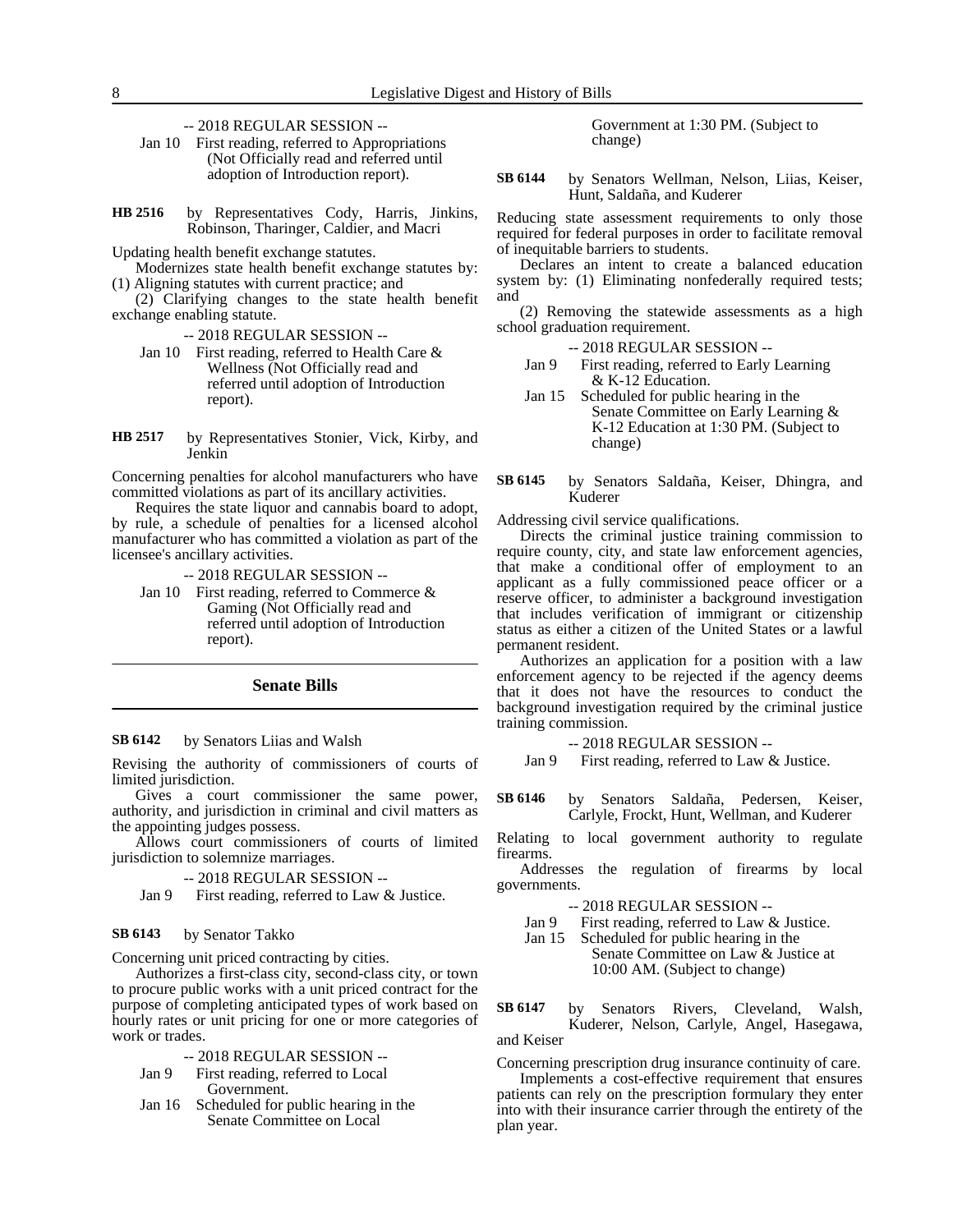- -- 2018 REGULAR SESSION --
- Jan 10 First reading, referred to Health & Long Term Care.
- Jan 16 Scheduled for public hearing in the Senate Committee on Health & Long Term Care at 10:00 AM. (Subject to change)

by Senators Palumbo, Ranker, Saldaña, Darneille, Keiser, Wellman, Liias, Zeiger, Hunt, and Kuderer **SB 6148**

Creating a work group on educational equity for homeless children and youth.

Requires the department of children, youth, and families, the office of the superintendent of public instruction, the department of commerce office of homeless youth prevention and protection programs, and the student achievement council to convene a work group with aligned nongovernmental agencies to collaborate on creating a plan for children and youth experiencing homelessness to achieve educational equity with their general student population peers and close the disparities between racial and ethnic groups.

Expires December 31, 2018.

-- 2018 REGULAR SESSION --

Jan 10 First reading, referred to Early Learning & K-12 Education.

by Senators Hobbs, King, Hunt, and Van De Wege **SB 6149**

Concerning the minimum monthly salary paid to Washington state patrol troopers and sergeants.

Addresses the salary of Washington state patrol troopers and sergeants.

-- 2018 REGULAR SESSION --

Jan 10 First reading, referred to Transportation.

by Senators Cleveland, Rivers, Carlyle, Kuderer, Fain, Hasegawa, Mullet, Saldaña, Conway, Van De Wege, Chase, Keiser, and Liias; by request of Governor Inslee **SB 6150**

Concerning opioid use disorder treatment, prevention, and related services.

Declares that opioid use disorder is a public health crisis.

Requires state agencies to: (1) Increase access to evidence-based opioid use disorder treatment services;

(2) Promote coordination of services within the substance use disorder treatment and recovery support system;

(3) Strengthen partnerships between opioid use disorder treatment providers and their allied community partners;

(4) Expand the use of the state prescription drug monitoring program; and

(5) Support comprehensive school and communitybased substance use prevention services.

Requires that agencies administer state purchased health care programs to: (1) Coordinate activities to implement this act and the state interagency opioid working plan;

(2) Explore opportunities to address the opioid epidemic; and

(3) Provide status updates as directed by the joint legislative executive committee on health care oversight to promote legislative and executive coordination.

Changes the name of the community mental health services act to the community behavioral health services act.

-- 2018 REGULAR SESSION --

- Jan 10 First reading, referred to Health & Long Term Care.
- Jan 15 Scheduled for public hearing in the Senate Committee on Health & Long Term Care at 10:00 AM. (Subject to change)
- by Senators Rivers, Hobbs, King, Mullet, Van De Wege, and Kuderer **SB 6151**

Creating a special license plate to support the maintenance and improvements of Washington state parks.

Creates "Sasquatch" special license plates to provide support for the maintenance and improvements of state parks.

-- 2018 REGULAR SESSION -- Jan 10 First reading, referred to Transportation.

by Senators Rivers and Takko **SB 6152**

Concerning the authority of counties to vacate a county road that abuts on a body of water if the county road is hazardous or creates a significant risk to public safety.

Authorizes a county to vacate a county road that abuts on a body of salt or freshwater if the county road is hazardous or creates a significant risk to public safety.

-- 2018 REGULAR SESSION --

Jan 10 First reading, referred to Local Government.

by Senators Palumbo, Ranker, Mullet, and Liias **SB 6153**

Informing high school students enrolled in dual credit courses about the online credit search tool.

Requires public high schools to inform students, enrolled in an advanced course that has an accompanying proficiency exam, about the credit search tool provided online by the student achievement council.

-- 2018 REGULAR SESSION --

Jan 10 First reading, referred to Early Learning & K-12 Education.

by Senators Palumbo, Fain, Ranker, Rolfes, Carlyle, Billig, Nelson, McCoy, and Kuderer **SB 6154**

Concerning the unlawful use of an elephant in a traveling animal act.

States that it is a gross misdemeanor for a person to allow the participation of an elephant in a traveling animal act.

-- 2018 REGULAR SESSION --

Jan 10 First reading, referred to Law & Justice.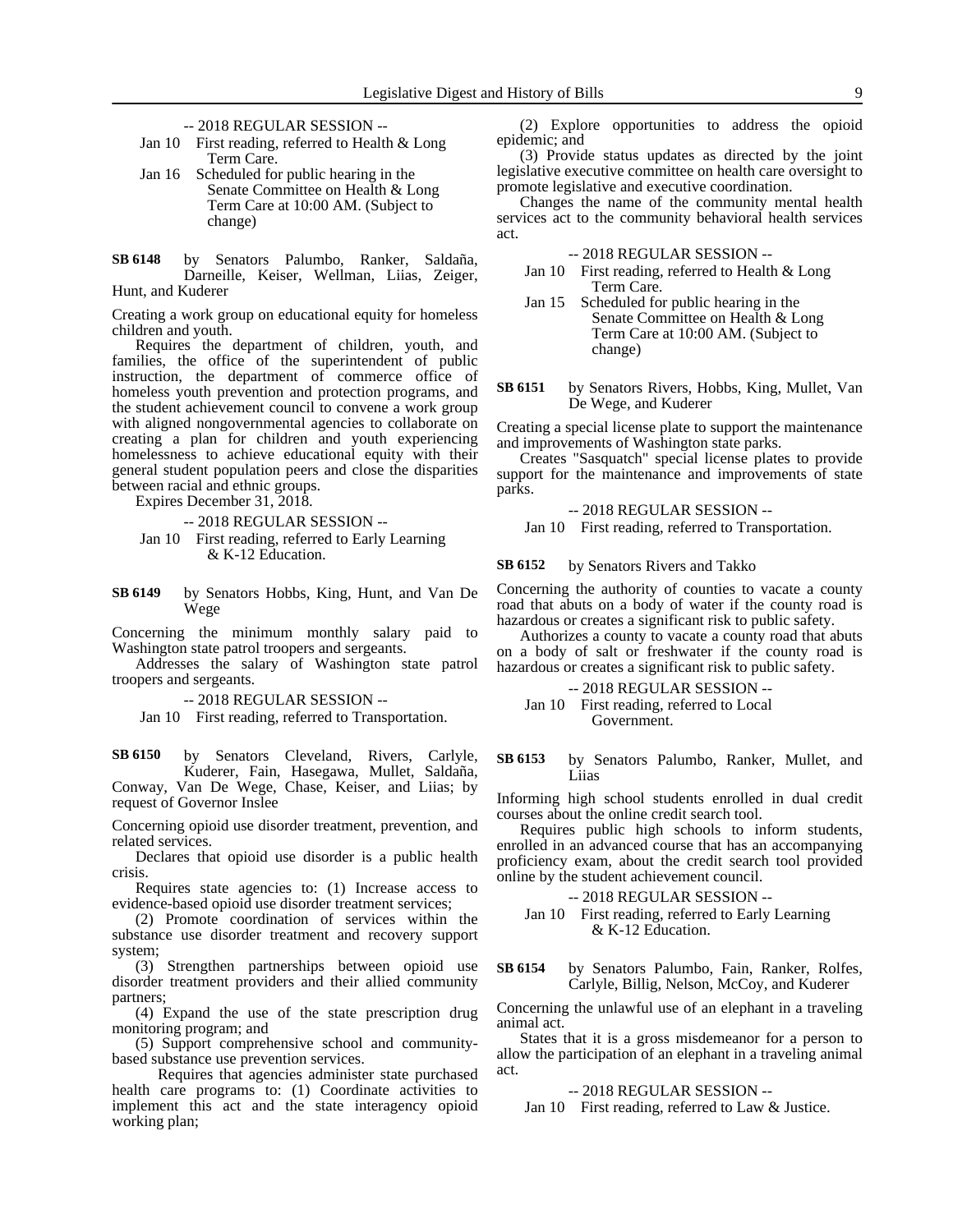by Senators Short, King, Hobbs, Takko, Brown, Padden, Saldaña, and Keiser **SB 6155**

Concerning bone marrow donation information provided to driver's license and identicard applicants.

Requires the department of licensing to provide the ability for a driver's license or identicard applicant to express a written interest in obtaining further information about making a donation of bone marrow and being placed on the bone marrow donor registry.

Requires the department of health, within its bone marrow donor recruitment and education program, to also educate residents about the ability to obtain information about bone marrow donation when applying for or renewing a personal driver's license or identicard with the department of licensing.

-- 2018 REGULAR SESSION --

Jan 10 First reading, referred to Transportation.

by Senators Cleveland, Short, Kuderer, Walsh, Fain, Conway, and Keiser **SB 6156**

Providing the chiropractic quality assurance commission with additional authority over budget development, spending, and staffing.

Provides additional authority over budget development, spending, and staffing to the chiropractic quality assurance commission.

- -- 2018 REGULAR SESSION --
- Jan 10 First reading, referred to Health & Long Term Care.

by Senators Short, Kuderer, Rivers, Cleveland, Palumbo, Nelson, Becker, Walsh, Warnick, and Van De Wege **SB 6157**

Regarding prior authorization.

Prohibits a health carrier from requiring prior authorization for an initial evaluation and management visit and up to twelve consecutive treatment visits with a contracting provider in a new episode of care of certain therapies that meet standards of medical necessity and are subject to quantitative treatment limits of the health plan.

- -- 2018 REGULAR SESSION --
- Jan 10 First reading, referred to Health & Long Term Care.

by Senators Saldaña and Warnick **SB 6158**

Authorizing criminal background checks for employees of certain towing operators.

Authorizes the state patrol to require that a towing operator who has applied for, or been issued, a letter of appointment or contract complete a criminal background check for prospective and current employees of the towing operator.

### -- 2018 REGULAR SESSION --

Jan 10 First reading, referred to Transportation.

by Senators Takko, Honeyford, Fain, and Chase; by request of Department of Ecology **SB 6159**

Concerning the reauthorization of the underground storage tank program.

Extends, by ten years, the termination and repeal, under the sunset act, of the underground storage tank program.

-- 2018 REGULAR SESSION --

| Jan 10 | First reading, referred to Energy, |
|--------|------------------------------------|
|        | Environment & Technology.          |

Jan 11 Scheduled for public hearing in the Senate Committee on Energy and Environment & Technology at 10:00 AM. (Subject to change)

by Senators Kuderer, Darneille, and Palumbo **SB 6160**

Revising conditions under which a person is subject to exclusive adult jurisdiction and extending juvenile court jurisdiction over serious cases to age twenty-five.

Extends juvenile court jurisdiction over serious cases to age twenty-five and modifies conditions under which a person is subject to exclusive adult jurisdiction.

-- 2018 REGULAR SESSION --

Jan 10 First reading, referred to Human Services & Corrections. Public hearing in the Senate Committee on Human Services & Corrections at 1:30 PM.

by Senators Becker, Hunt, Fain, Rivers, Kuderer, Saldaña, Zeiger, Bailey, Carlyle, **SB 6161**

Conway, Wilson, Rolfes, Wellman, Hasegawa, Honeyford, Darneille, Angel, Liias, Walsh, O'Ban, Sheldon, Palumbo, Fortunato, Hobbs, Short, Mullet, Van De Wege, and Wagoner

Establishing a training course for campaign treasurers.

Requires the public disclosure commission to develop and provide a training course for individuals acting as treasurers or deputy treasurers for candidates.

-- 2018 REGULAR SESSION --

Jan 10 First reading, referred to State Government, Tribal Relations & Elections.

by Senators Zeiger, Wellman, Palumbo, and Mullet **SB 6162**

Defining dyslexia as a specific learning disability and requiring early screening for dyslexia.

Requires each school district and charter school to: (1) Screen each student in kindergarten and first grade for indications of dyslexia; and

(2) If the screening indicates that the student may be experiencing dyslexia, conduct formal testing to determine whether the student is eligible for special education and related services.

Requires the superintendent of public instruction to review free, online screening tools and determine which of the screening tools are reliable, valid, and accurate in classifying students as at-risk or not at-risk for dyslexia.

-- 2018 REGULAR SESSION --

- Jan 10 First reading, referred to Early Learning & K-12 Education.
- Jan 15 Scheduled for public hearing in the Senate Committee on Early Learning &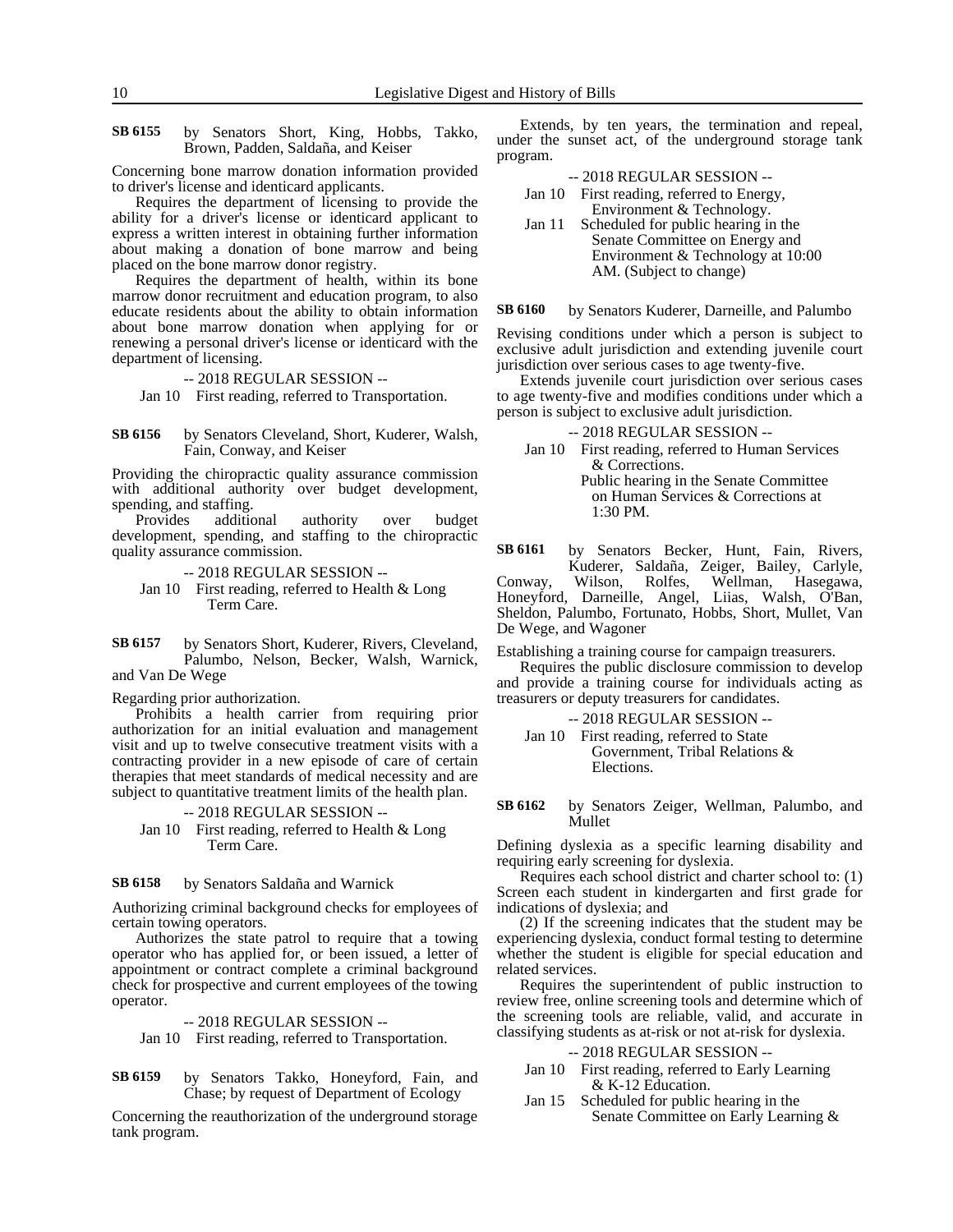K-12 Education at 1:30 PM. (Subject to change)

by Senators Becker, Cleveland, Fain, Bailey, Brown, Wilson, Short, Conway, Keiser, and Kuderer **SB 6163**

Extending the duration of the collaborative for the advancement of telemedicine.

Delays, until December 31, 2021, the expiration of the collaborative for the advancement of telemedicine.

- -- 2018 REGULAR SESSION --
- Jan 10 First reading, referred to Health & Long Term Care.

#### by Senator O'Ban **SB 6164**

Nullifying the imposition of certain taxes within regional transit authority boundaries.

Authorizes taxes approved by regional transit authority voters to be nullified within the complete boundaries of a county within a regional transit authority if a proposition to nullify the taxes is approved by voters.

-- 2018 REGULAR SESSION --

Jan 10 First reading, referred to Transportation.

by Senators Chase, Angel, and Liias **SB 6165**

Modifying the offense of assault in the third degree.

Includes in the crime of assault in the third degree, the assault of a person employed as a fare payment monitor or customer outreach staff by a public or private transit company or a contracted transit service provider.

-- 2018 REGULAR SESSION --

Jan 10 First reading, referred to Law & Justice.

#### by Senators O'Ban and Miloscia **SB 6166**

Regarding child sex trafficking.

Places responsibility on a web site operator that has a significant business purpose for marketing individuals for commercial sex purposes for the content of advertisements featuring minors on its web site.

### -- 2018 REGULAR SESSION --

Jan 10 First reading, referred to Law & Justice.

#### by Senators O'Ban, Conway, and Miloscia **SB 6167**

Providing tax exemptions for the assistance of disabled veterans and members of the armed forces of the United States of America.

Provides a business and occupation tax exemption and a sales and use tax exemption for sales on a federal military reservation by a nonprofit organization that operates an adaptive recreational and rehabilitation facility dedicated to the assistance of disabled veterans and members of the armed forces of the United States.

```
-- 2018 REGULAR SESSION --
```
Jan 10 First reading, referred to Ways & Means.

by Senators Kuderer, Mullet, Hunt, and Liias Concerning school composting and recycling. **SB 6168**

Allows public schools to offer students the opportunity to compost their food waste and to recycle.

Authorizes the state to provide free pickup of compost and provide supplies for public schools that do not currently have the pickup and supplies needed.

-- 2018 REGULAR SESSION --

Jan 10 First reading, referred to Early Learning & K-12 Education.

by Senator Palumbo; by request of State Board for Community and Technical Colleges **SB 6169**

Including certain residents who do not have a high school diploma or equivalent or postsecondary credential and the number of students expected to enroll in basic education for adults courses at community and technical colleges in caseload forecast council forecasting.

Requires the caseload forecast council to forecast, as a courtesy, the number of: (1) State residents ages twentyfive to forty-four who do not have a high school diploma or equivalent or postsecondary credential; and

(2) Students expected to enroll in basic education for adults courses at community and technical colleges.

-- 2018 REGULAR SESSION --

Jan 10 First reading, referred to Higher Education & Workforce Development.

by Senators Rivers and Palumbo **SB 6170**

Modifying marijuana product labeling requirements.

States that the label on a marijuana product container sold at retail: (1) Must include the business or trade name and state unified business identifier number of the marijuana producer and processor that produced and processed the marijuana; and

(2) Is not required to include that information on the marijuana retailer selling the marijuana product.

```
-- 2018 REGULAR SESSION --
```
Jan 10 First reading, referred to Labor & Commerce.

#### by Senators Rivers, Palumbo, and Mullet **SB 6171**

Ensuring reasonable terms of payment are available to marijuana retailers when contracting with marijuana processors for the purchase of marijuana products.

Requires a marijuana retailer, in a contract between a marijuana processor and the retailer for the purchase and sale of marijuana products, to tender full or final payment to the processor on a date not more than fifteen calendar days after the date the marijuana products are delivered to or received by the retailer.

-- 2018 REGULAR SESSION -- Jan 10 First reading, referred to Labor & Commerce.

by Senators Rivers, Palumbo, and Mullet **SB 6172**

Concerning private label marijuana.

Authorizes business arrangements through which a marijuana product is offered or sold at retail by a marijuana retailer under a private label bearing the business or trade name of the retailer, or of an entity other than the marijuana producer or processor that produced or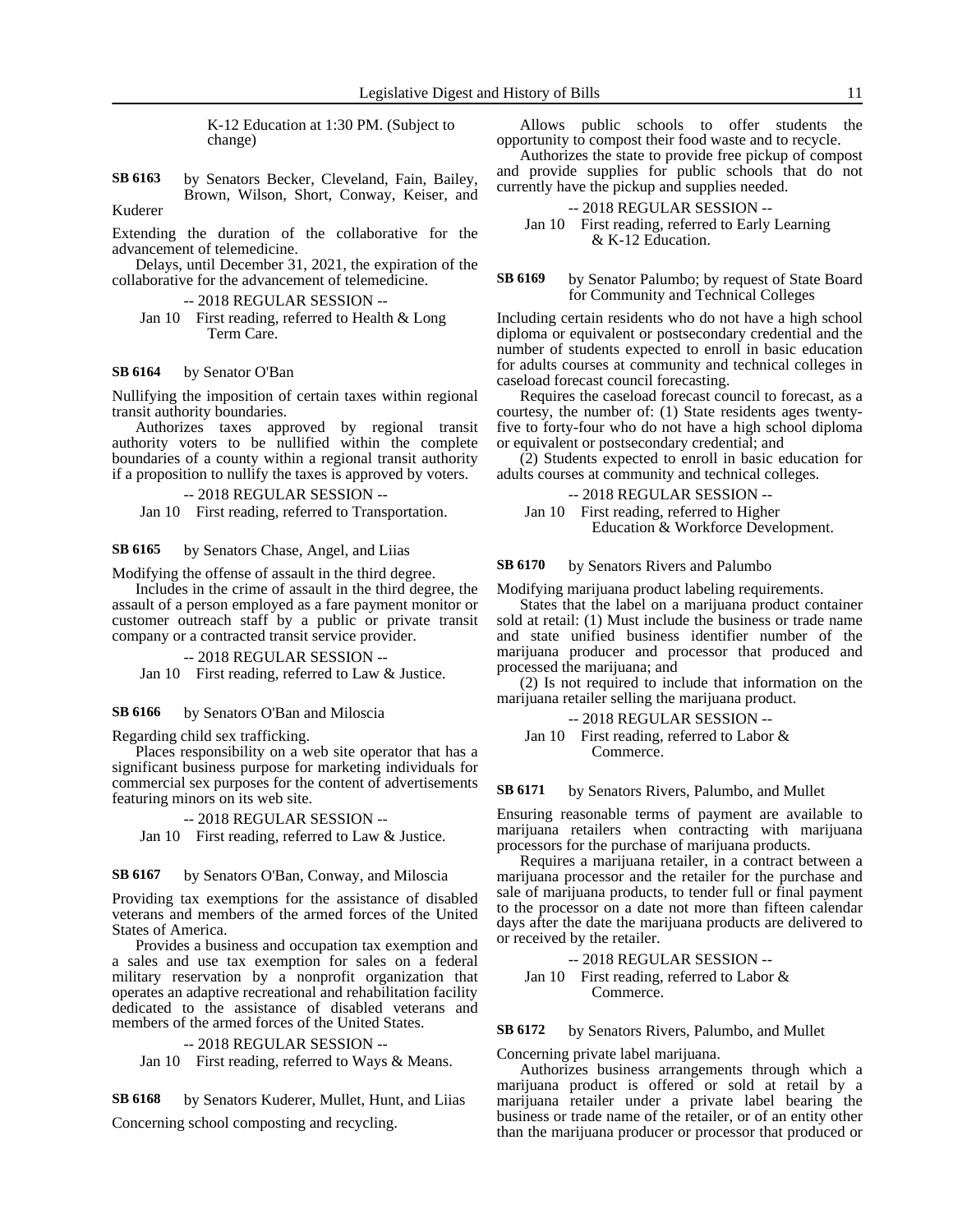processed the product, if: (1) The retailer offering or selling the product does not have an exclusive right to sell the product; and

(2) The product is reasonably available to any marijuana retailer.

-- 2018 REGULAR SESSION -- Jan 10 First reading, referred to Labor & Commerce.

by Senators Takko, Padden, Fortunato, Wilson, Rivers, Zeiger, Schoesler, and Van De Wege **SB 6173**

Concerning public records act exemptions regarding concealed pistol licenses.

Exempts the following from public inspection and copying under the public records act: Concealed pistol licenses, notices of license denials, and any documents associated with a license or license application.

-- 2018 REGULAR SESSION -- Jan 10 First reading, referred to State

Government, Tribal Relations & Elections.

by Senator Rolfes; by request of Office of Financial Management **SB 6174**

Concerning budget stabilization account transfers.

Requires the state treasurer to transfer into the state general fund the one percent of general state revenues deposited into the budget stabilization account: (1) By June 30, 2020, for fiscal year 2020; and

(2) By June 30, 2021, for fiscal year 2021.

-- 2018 REGULAR SESSION --

Jan 10 First reading, referred to Ways & Means.

by Senators Pedersen, Rivers, and Mullet; by request of Uniform Law Commission **SB 6175**

Concerning the Washington uniform common interest ownership act.

Establishes the Washington uniform common interest ownership act.

-- 2018 REGULAR SESSION --

- Jan 10 First reading, referred to Financial Institutions & Insurance.
- Jan 18 Scheduled for public hearing in the Senate Committee on Financial Institutions & Insurance at 8:00 AM. (Subject to change)

by Senators Billig and Baumgartner **SB 6176**

Governing the use of narrow track vehicles.

Provides definitions for "narrow track vehicle" and "short narrow track vehicle," for purposes of Title 46 RCW (motor vehicles), and includes the terms in certain "rules of the road" provisions.

-- 2018 REGULAR SESSION --

Jan 10 First reading, referred to Transportation.

by Senators King, Takko, and Mullet **SB 6177**

Allowing excess local infrastructure financing revenues to be carried forward.

Revises provisions with regard to the local infrastructure financing tool program.

Allows the revenues from local public sources, dedicated in the preceding calendar year, that are in excess of the project award to be carried forward and used in later years for certain purposes.

$$
-2018 \text{ REGULAR SESSION} -
$$

Jan 10 First reading, referred to Local Government.

by Senators Palumbo, Rivers, and Kuderer **SB 6178**

Concerning online access to health care resources for veterinarians and veterinary technicians.

Requires up to an additional twenty-five dollar license fee for a veterinarian license or a veterinary technician license which will be transferred by the department of health to the University of Washington for the purpose of online access to health care resources.

-- 2018 REGULAR SESSION --

Jan 10 First reading, referred to Health & Long Term Care.

by Senators Carlyle, Ranker, Hunt, and Sheldon; by request of Utilities & Transportation Commission **SB 6179**

Concerning the annual reporting requirements for regulated utility and transportation companies.

Subjects a public service company that fails to file an annual report in the form and within the time required by the utilities and transportation commission, including payment of any regulatory fee due, is subject to: (1) Monetary penalties; or

(2) Cancellation or revocation of its operating authority and additional penalties.

Allows the commission to waive penalties if the company is able to demonstrate that its failure to file the report, and in the time required, was due to circumstances beyond its control.

-- 2018 REGULAR SESSION --

- Jan 10 First reading, referred to Energy, Environment & Technology.
- Jan 11 Scheduled for public hearing in the Senate Committee on Energy and Environment & Technology at 10:00 AM. (Subject to change)

by Senators Hobbs, Schoesler, Takko, and King **SB 6180**

Defining the planting and harvest dates for purposes of exemptions for agricultural transporters.

States that the planting and harvesting seasons are January 1st through December 31st of each year, with regard to the exemption for agricultural transporters.

### -- 2018 REGULAR SESSION --

Jan 10 First reading, referred to Transportation.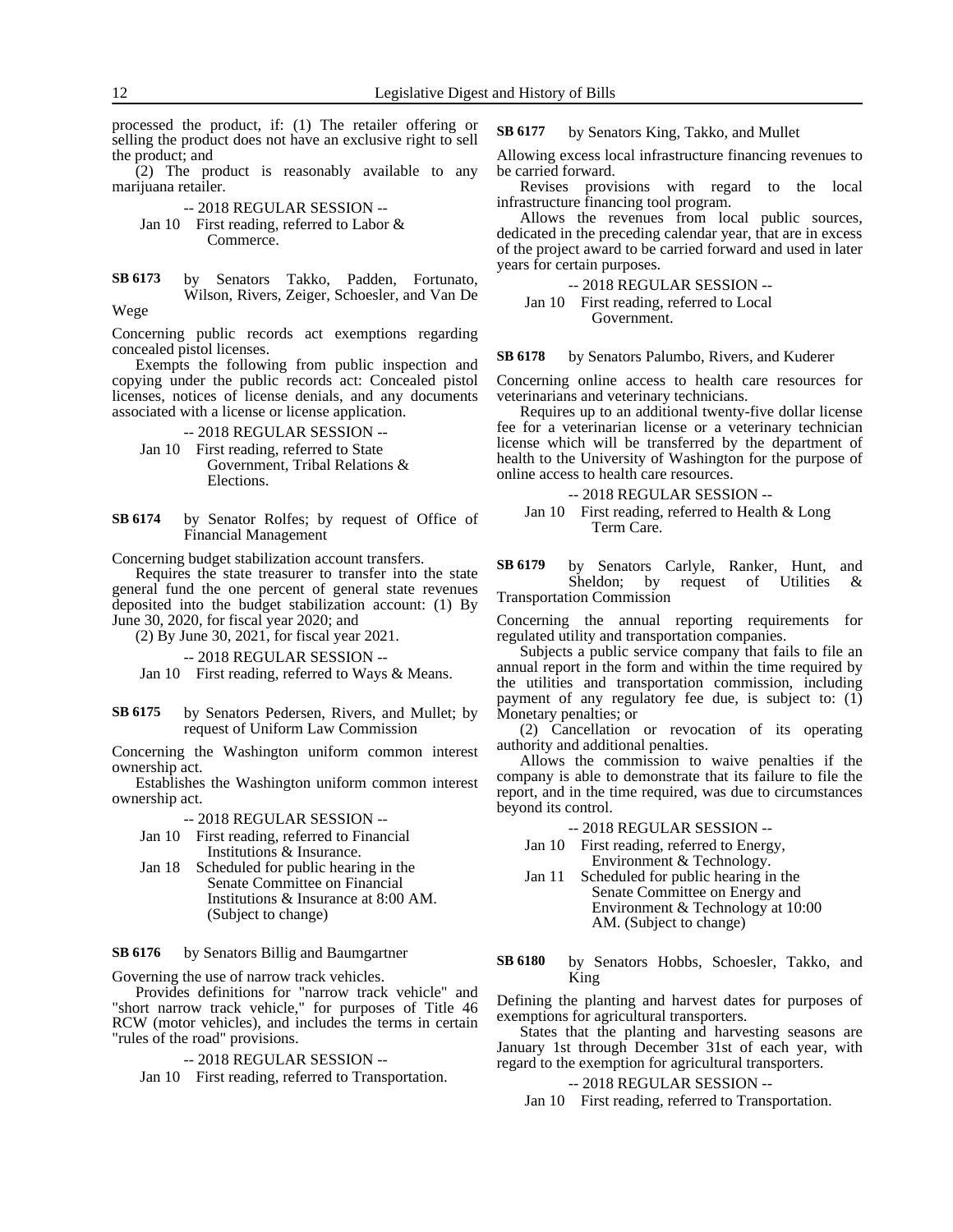by Senators Bailey, Palumbo, O'Ban, Hobbs, McCoy, Chase, Sheldon, Zeiger, and Wagoner **SB 6181**

Establishing a donation program for resident disabled veterans to receive hunting and fishing licenses.

Authorizes the department of fish and wildlife to accept donations from the public so that resident disabled veterans may elect to use a donation towards their purchase of hunting and fishing licenses.

-- 2018 REGULAR SESSION --

Jan 10 First reading, referred to Agriculture, Water, Natural Resources & Parks.

by Senators Takko and Angel **SB 6182**

Addressing noncollection of taxes by county treasurers.

Addresses the neglect of a county treasurer to collect property taxes.

-- 2018 REGULAR SESSION -- Jan 10 First reading, referred to Local Government.

by Senators Takko and Angel **SB 6183**

Regarding foreclosure and distraint sales of manufactured/ mobile or park model homes.

States that the registered owner of record, legal owner on title, and purchaser are not required to sign the certificate of title and title application to transfer title when a manufactured/mobile or park model home is sold at a county treasurer's foreclosure or distraint sale.

-- 2018 REGULAR SESSION -- Jan 10 First reading, referred to Local Government.

by Senator Wellman **SB 6184**

Adding part-time employees to state civil service.

Revises the state civil service act to include part-time employees in state civil service.

-- 2018 REGULAR SESSION --

Jan 10 First reading, referred to State Government, Tribal Relations & Elections.

### by Senator Wellman **SB 6185**

Removing an expiration date regarding postretirement employment options.

Repeals the July 1, 2021, expiration date for the postretirement employment options for members of the teachers' retirement system.

-- 2018 REGULAR SESSION --

Jan 10 First reading, referred to Ways & Means.

#### by Senators Palumbo and Zeiger **SB 6186**

Reforming the growth management act to provide infrastructure for unplanned growth in counties.

Requires a county planning under the growth management act to produce an annual growth monitoring report, within two months of the close of its fiscal year, that includes the following data for each planning county: (1) Population growth trends;

- (2) Employment growth trends;
- (3) Annexation trends; and

(4) Residential development trends.

-- 2018 REGULAR SESSION -- Jan 10 First reading, referred to Local

Government.

by Senators Palumbo, Carlyle, McCoy, Hobbs, Wellman, Sheldon, Hawkins, Mullet, Conway, **SB 6187**

# and Brown

Concerning the electrification of transportation.

Authorizes the governing authority of an electric utility, formed under chapter 35.92 RCW (municipal utilities), and the commission of a public utility district to adopt an electrification of transportation plan.

### -- 2018 REGULAR SESSION --

- Jan 10 First reading, referred to Energy, Environment & Technology.
- Jan 17 Scheduled for public hearing in the Senate Committee on Energy and Environment & Technology at 8:00 AM. (Subject to change)
- by Senators Dhingra, O'Ban, Wilson, Van De Wege, and Kuderer **SB 6188**

Encouraging fairness in disciplinary actions of peace officers.

Prohibits a law enforcement agency from taking punitive action against a peace officer solely because the officer's name was placed on a potential impeachment list.

-- 2018 REGULAR SESSION --

Jan 10 First reading, referred to Law & Justice.

by Senators Fain, Frockt, Pedersen, Palumbo, Hasegawa, Darneille, Rivers, Mullet, and Saldaña **SB 6189**

Changing driving a motor vehicle with a suspended or revoked driver's license provisions.

Modifies provisions with regard to driving a motor vehicle with a suspended or revoked driver's license.

-- 2018 REGULAR SESSION --

Jan 10 First reading, referred to Law & Justice.

#### by Senators Hunt and Kuderer **SB 6190**

Allowing the use of a signature stamp for voting purposes.

Allows a registrant who is unable to write or sign his or her name because of a physical disability, to sign the registration affidavit by making his or her mark or by using a signature stamp.

-- 2018 REGULAR SESSION --

- Jan 10 First reading, referred to State Government, Tribal Relations & Elections.
- Jan 17 Scheduled for public hearing in the Senate Committee on State Government and Tribal Relations & Elections at 8:00 AM. (Subject to change)